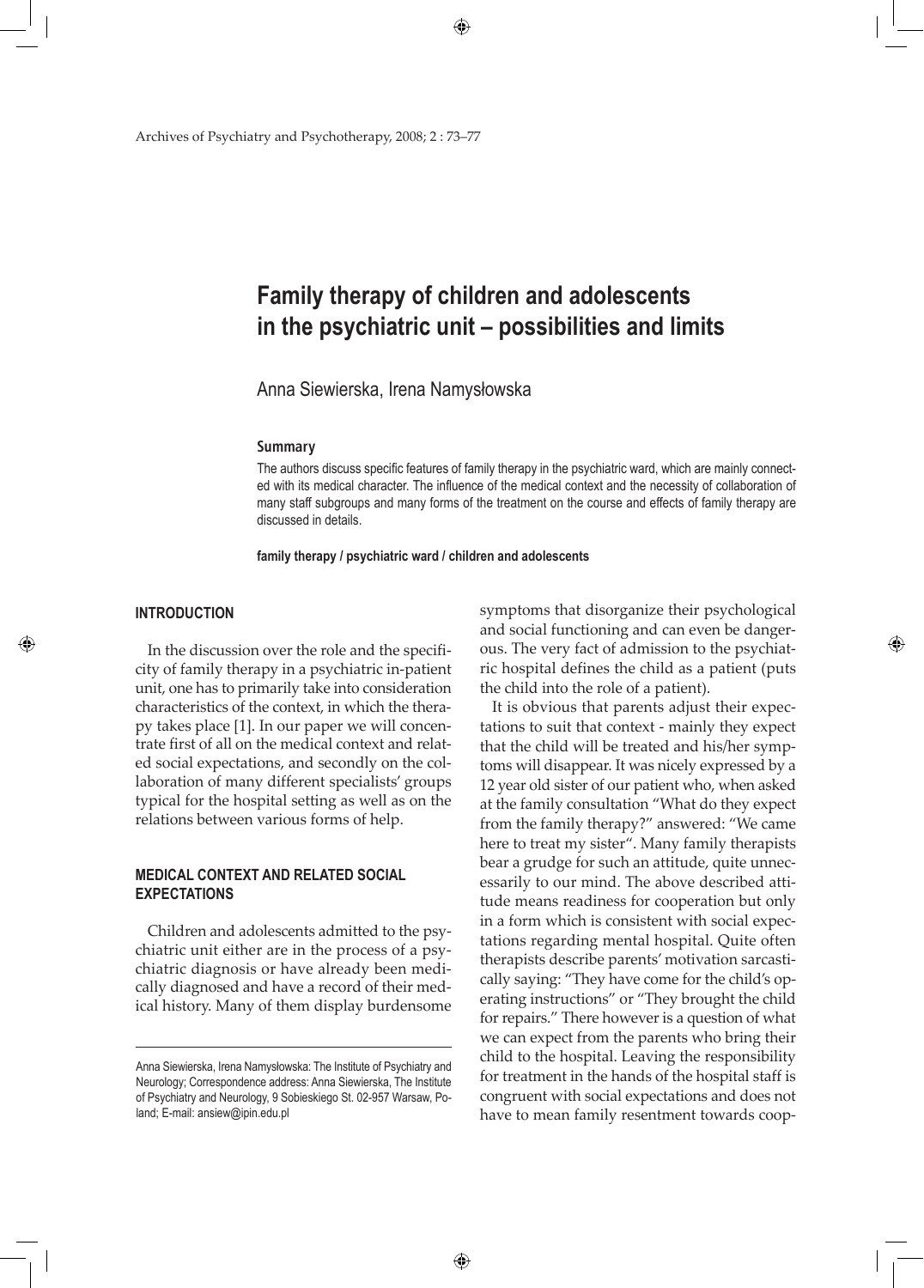⊕

eration. It can be an expression of parents' helplessness or anxiety [2], as well as uncertainty about their roles as parents. Every family therapist dreams of a family, who will come to him asking for help in order to improve family relations or to solve family conflicts. Unfortunately it is a very rare motivation in a psychiatric hospital context. Whether, the desire to support the child's treatment will turn into readiness for beginning a family therapy depends on the meaning ascribed by the family and the therapist to their cooperation.

Contemporary forms of family therapy, born out of the ideas of social constructionism, [3, 4, 5] are very sensitive to the family's feeling of security and integrity. They respect borders drawn by the members of the therapeutic dialogue thus protecting the family and the therapist against the conflict of expectations and hasty judgment about family resentment towards therapy [6]. This, slightly different than traditional, understanding of family therapy has lead to the decrease of the conflict between medical and family therapy perspectives. Of course it does not mean that such a conflict ceases completely. For example, if a doctor together with the family have a univocal, biological understanding of the child's illness and ensuing treatment, it would be difficult or even impossible to find suitable space for systemic family therapy. In such cases, the staff may propose psychoeducation for the family or even settle for an ordinary talk about the anxiety concerning their child's illness.

Hence the question, whether in the light of the above discussed limits, starting a family therapy during the hospitalization makes sense. Our answer is positive and we will try to prove it. First of all, the dialogue with the family helps to reduce the distress resulting from the child's or adolescent's hospitalization, and to lessen the anxiety, guilt and even shame. Secondly, in case of intense family conflicts, this therapy enables dialogue between all family members, often for the first time. Thirdly, it helps to promote readiness for profiting from family therapy in families, who otherwise will never reach for it. And last but not least, family therapy stresses the role a family plays in a child's treatment and awakens feelings of responsibility for the child - even during his/her stay in a mental hospital. It also creates a bridge between the psychiatric unit and home by diminishing anxiety that accompanies the child's discharge from the hospital.

# **COLLABORATION OF DIFFERENT SPECIALISTS' GROUPS**

In the hospital, family therapy is only a part of a whole therapeutic system, which creates a necessity for cooperation, team work and taking into consideration all complicated connections between different forms of therapy - biological and psychotherapeutic ones.

The newly admitted patient, his family and the whole hospital staff form a specific system. Relations between all parts of this new system may change patient's position and possibilities, but also may consolidate loyalty conflicts. This new system can become a therapeutic one, generating new solutions, but also can turn into a "problem generating system" [4, 7].

◈

# **The basic system emerging at the child's (or adolescent's) admission to the hospital**



Often children or adolescents admitted to the mental hospital have a conflictual relationship with their parents. Conflicts are usually centered on symptoms and the admission to the hospital or on problems connected with separation. The physician representing the hospital staff takes a specific position in these conflicts. It becomes clear in a situation, when the patient and his/her parents have different opinions on the necessity of the psychiatric hospitalization.



In such a situation the physician is unable to preserve his neutrality and his decision will support only one party engaged in the conflict. Either he supports the family, demanding hospitalization and finds himself in the opposition to

Archives of Psychiatry and Psychotherapy, 2008; 2 : 73–77

◈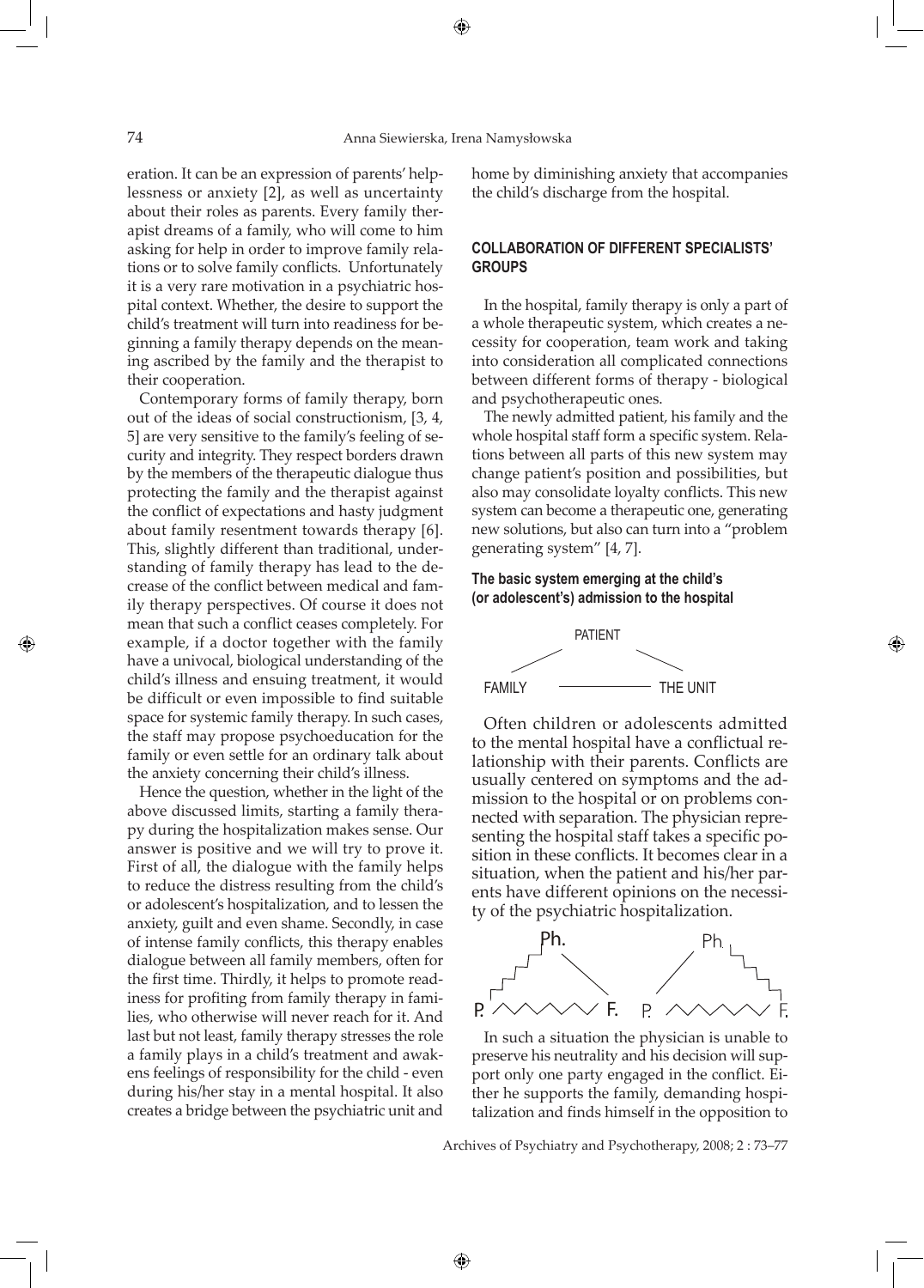⊕

the patient or he supports the patient and engages in a conflict with the family.

If the conflict does not concern the necessity of hospital treatment, the loss of the neutrality by the staff is less pronounced, although still difficult to escape. Staff members may make the coalition either with the family or with the patient. It is best seen during the clinical meetings, when remarks are made about "pathological family" or "manipulating adolescent".

It happens that the family and the patient are not in open opposition but a developmental conflict, typical for adolescence is deeply denied. Such families have less chance to start family therapy during the hospitalization as they have a "medical map" of the problem and expect pharmacotherapy in the first place. This attitude toward therapy concerns not only whole families, but also adolescents who often lack motivation for psychological treatment (individual or group therapy). As a result, symptomatic improvement leads to a quick discharge of the patient.

### **Position of a family therapist in patient-physician triangle**

◈

What is the position of a family therapist in the above described patient-physician triangle?

In order for the family therapy to be effective, the therapist must remain neutral [1, 8] It would require following relations:



From the psychological point of view it is a situation difficult to reach, as it demands remaining in a metaposition by the family therapist, which means having distance towards the hospital team that he is a part of.

If he can master neutrality in the triangle between the family and the patient,



Archives of Psychiatry and Psychotherapy, 2002; 2 : 73–77

↔

there is a real danger of polarization of his own and physician's positions. While talking over patient's problems, a "neutral" family therapist often tries to counterbalance a physician's position, thus loosing neutrality. For example, if the physician supports the patient and accuses parents - the family therapist may start to accuse the patient in order to defend the parents.



The family therapist may also support the physician and take his position in the conflict with the patient's family, accepting medical understanding of the family situation. This means losing neutrality as well. It happens when preservation of good relations between the physician and the family therapist is important.



From these considerations in may be easily seen that the situation of a family therapist in a psychiatric unit is unstable and delicate. Effective family therapy and successful cooperation with other members of the therapeutic team requires great maturity and ability to deal with disagreements.

The role of the family therapist in this situation may rely upon taking responsibility for majority of the contacts with the family.



Our experience has clearly shown that helping families is easier and more effective when their relations with the rest of the staff are less intense, or when there is a clear division between different forms of help. For example, the

◈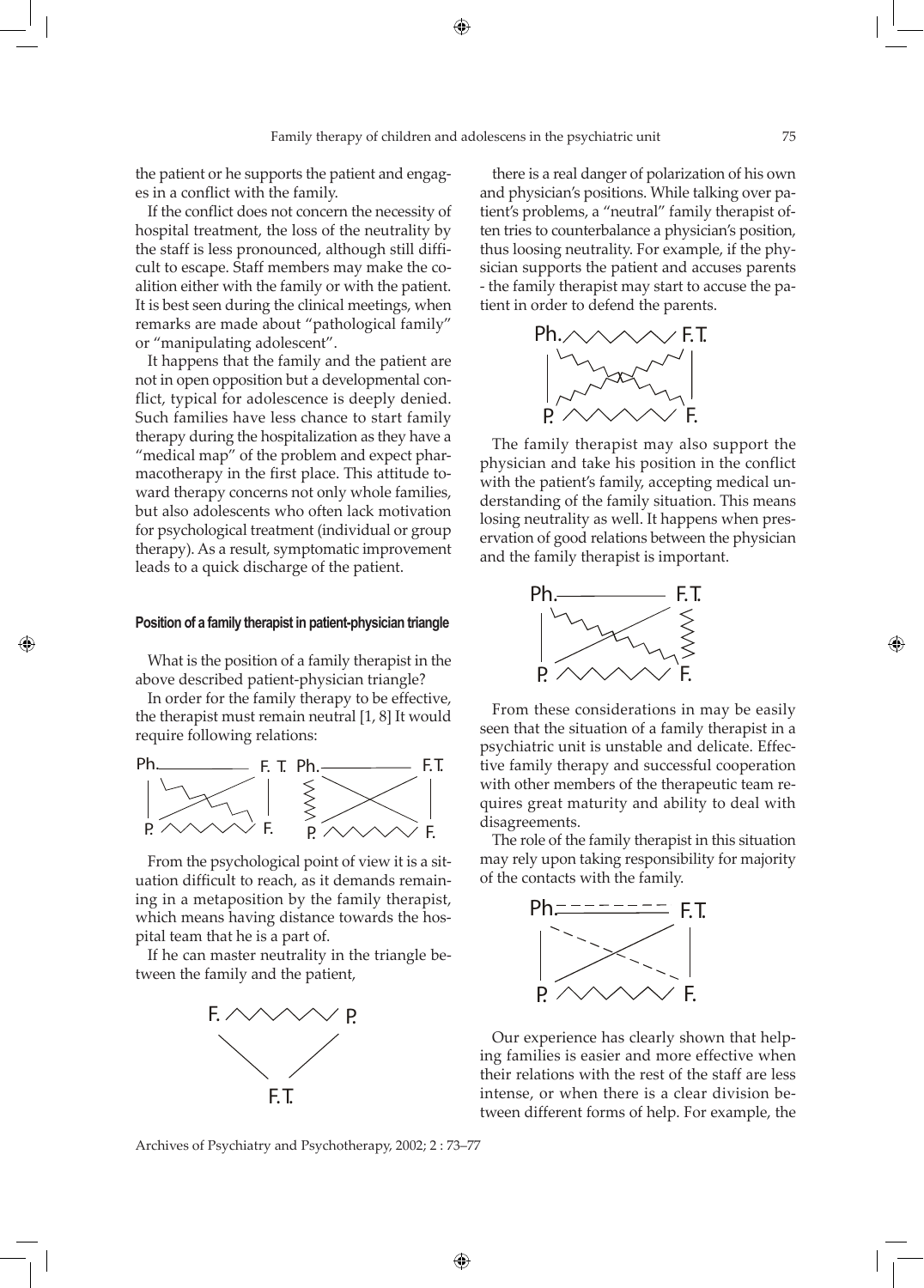⊕

family is aware, that the physician deals with symptoms and psychopathological problems of the patient, while the family therapist is helpful in solving family conflicts. It seems crucial that the whole staff accepts this division and understands the role of different forms of therapy in a similar way. It helps to separate the scope of the family therapists and the physician's therapeutic activities and leads to the creation of two triangles:



Such a structure allows the physician to concentrate on his relations with the patient and the family therapist to work on the family conflicts.

It is obvious that such a solution is not the only one possible. The way, in which the members of the staff will divide their therapeutic duties, depends on the common agreement and professional competences, meaning roles within the therapeutic team and not the whole range of professional qualifications. In another situation or dealing with another patient they can switch roles, if the physician is a well-trained systemic family therapist and the family therapist is a medical doctor prepared to concentrate on the psychopathological problems of the patient. There are teams in which these roles are combined. However, in our opinion it is a very difficult or even impossible task to combine medical, individual and family perspective by one person, therefore in the Department of Child and Adolescent Psychiatry of the Institute of Psychiatry and Neurology we have decided to accept the above described division of roles.

During the first phase of a psychiatric hospitalization and first family consultation, the family therapist is usually perceived as the staff representative, and in this phase, the hospital context plays a crucial role (both positive or negative) in the therapeutic process. Families who accept the idea of family consultations, could be ones that otherwise would have never come for treatment. At the same time families, who engage in an acute conflict with the unit staff (for example concerning the premature discharge of the patient due to his violation of the unit rules) may drop out of treatment. If the patient is discharged in this phase of hospitalization, the family probably will break the contact with the unit and the family therapist.

With the patient and family treatment progress, the family starts to become aware of the differences in the range of competencies of the physician and the family therapist. This fosters distinction of the therapeutic contract from the hospitalization, which allows the family to continue family therapy independently of the way of separation from the psychiatric unit.

## **CONCLUSIONS**

- The systemic family therapist working in the psychiatric unit cannot ignore the medical context of his work.
- He builds up relations not only with the patient and his/her family, but also with other members of the therapeutic team. It often leads to losing neutrality, for example while defending the family from the accusations of the therapeutic team.

◈

- Conducting family therapy is reasonable, provided that the family, the therapist and other staff members attribute similar meaning to the therapy.
- This attribution of meaning allows the patient and his/her family to see and accept differences in a scope of help provided by the physician and the family therapist.
- • Despite all limits and doubts we consider the beginning of family therapy in a psychiatric unit for children and adolescents beneficial and well-founded.

## **REFERENCES**

◈

- 1. Cecchin G. Mediolańska szkoła terapii rodzin. Wybór prac. Kraków: Collegium Medicum UJ; 1995.
- 2. de Barbaro B. ed. Schizofrenia w rodzinie. Kraków: Wydawnictwo Uniwersytetu Jagiellońskiego; 1999.
- 3. Górniak L, Józefik B. eds. Ewolucja myślenia systemowego w terapii rodzin. Od metafory cybernetycznej do dialogu i nar-

Archives of Psychiatry and Psychotherapy, 2008; 2 : 73–77

◈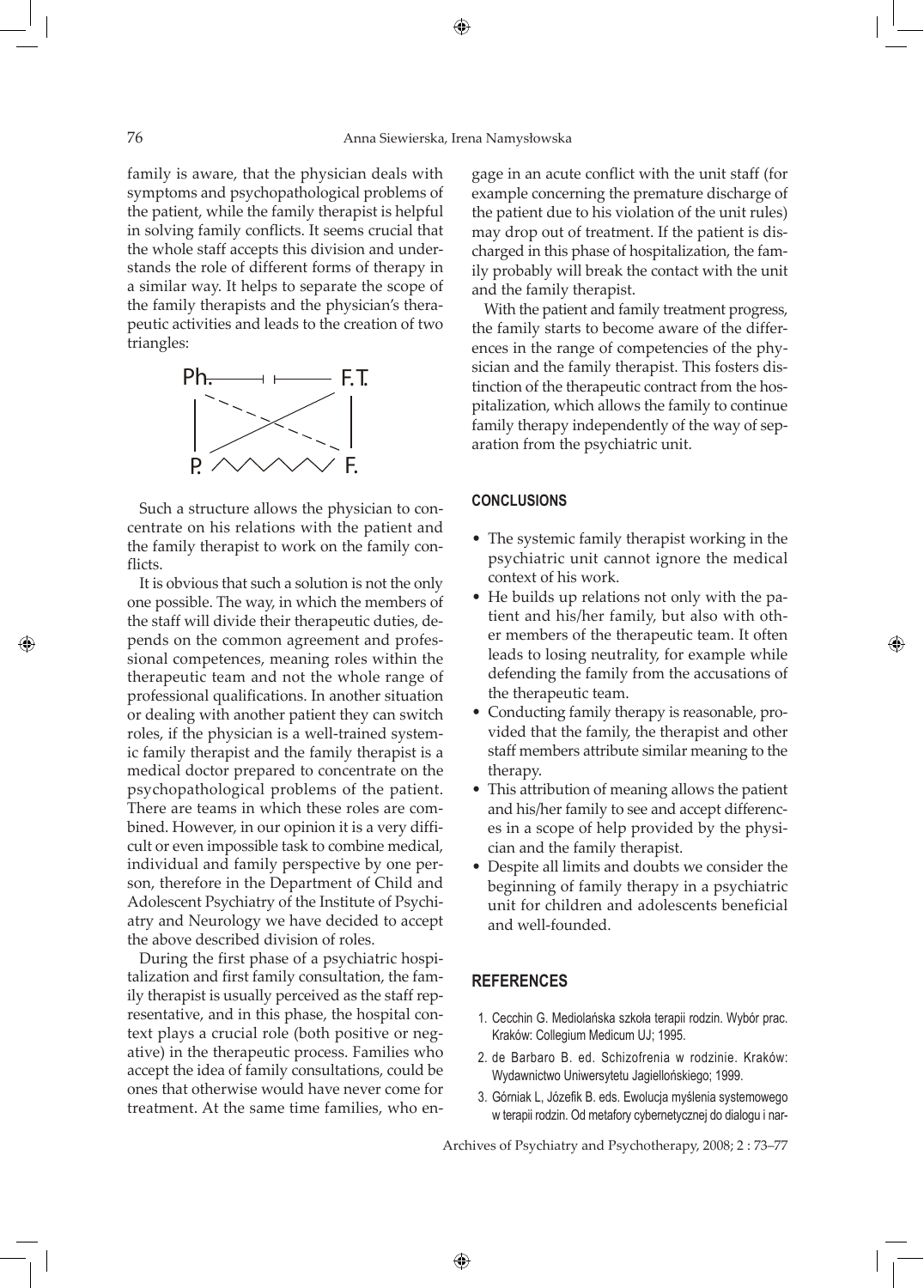$\bigoplus$ 

# Family therapy of children and adolescens in the psychiatric unit 77

racji. Kraków: Wydawnictwo Uniwersytetu Jagiellońskiego; 2003.

- 4. Deissler KG. Terapia systemowa jako dialog. Odkrywanie samego siebie. Kraków: Wydawnictwo Uniwersytetu Jagiellońskiego; 1998.
- 5. Goldenberg H, Goldenberg I. Terapia rodzin. Kraków: Wydawnictwo Uniwersytetu Jagiellońskiego; 2006.

 $\bigcirc$ 

- 6. Andersen T. The reflecting team. Dialogues and dialogues about the dialogues. New York: Norton; 1991.
- 7. Anderson H, Goolishian HA, Winderman L. Problem determined system: towards transformation in the family therapy. J. Strat. Therapies 1986, 5: 1—14.
- 8. Namysłowska I. Terapia rodzin. Warszawa: Springer PWN; 1997.

Archives of Psychiatry and Psychotherapy, 2002; 2 : 73–77

 $\bigoplus$